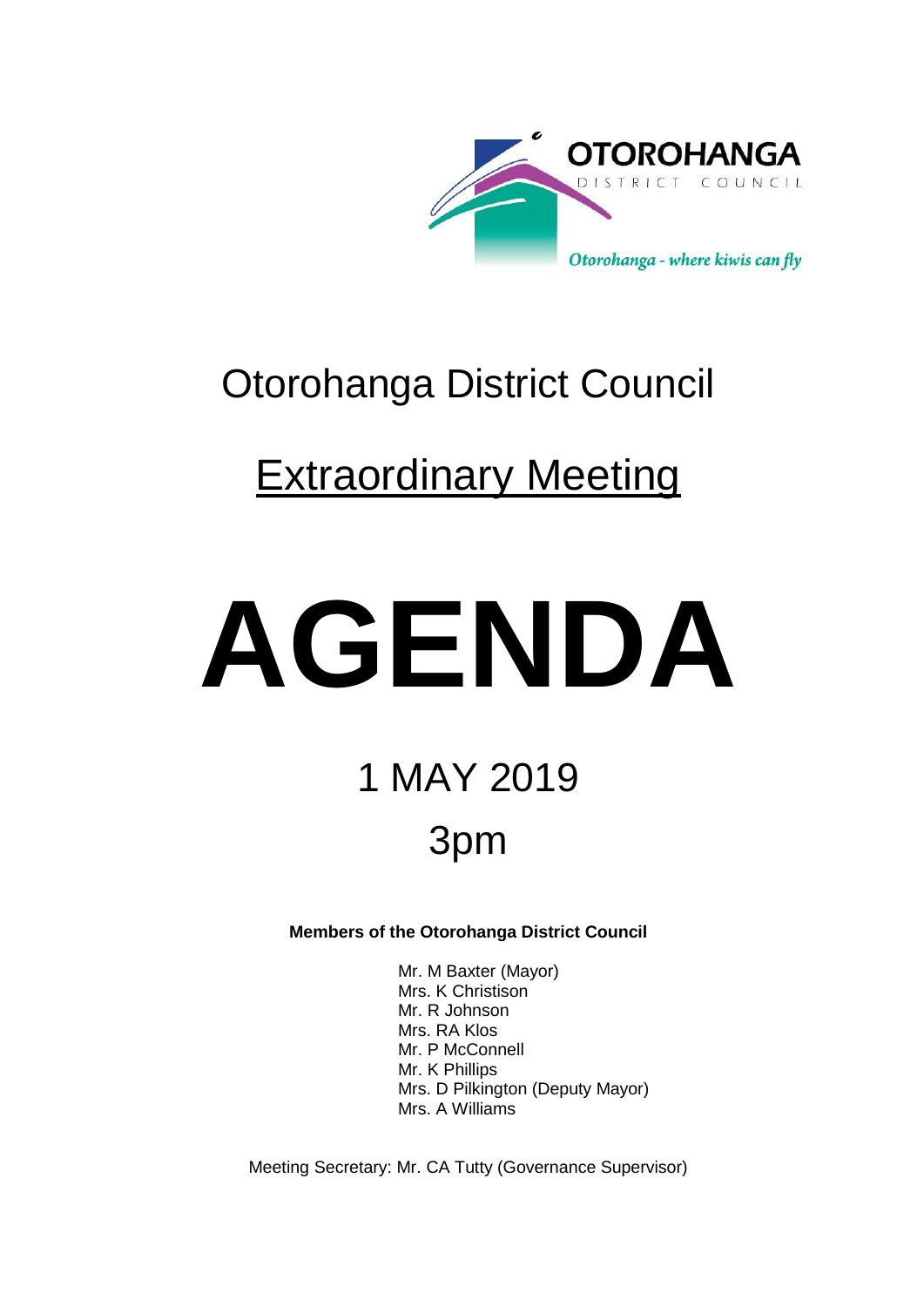#### **OTOROHANGA DISTRICT COUNCIL**

**1 MAY 2019**

**Notice is hereby given that an Extraordinary meeting of the Otorohanga District Council will be held in the Council Chambers, 17 Maniapoto Street, Otorohanga on Wednesday 1 May 2019 commencing at 3pm.** 

**24 April 2019**

**Tanya Winter CHIEF EXECUTIVE**

### **AGENDA**

**ORDER OF BUSINESS:**

**ITEM PAGE PRESENT IN ATTENDANCE APOLOGIES OPENING PRAYER PUBLIC FORUM (UP TO 30 MINUTES) DECLARATION OF CONFLICTS OF INTEREST**

**REPORT**

**ITEM 357 IMPROVEMENTS TO OTOROHANGA COMMUNITY HALL (FORMERLY GIRL GUIDE HALL) 1**